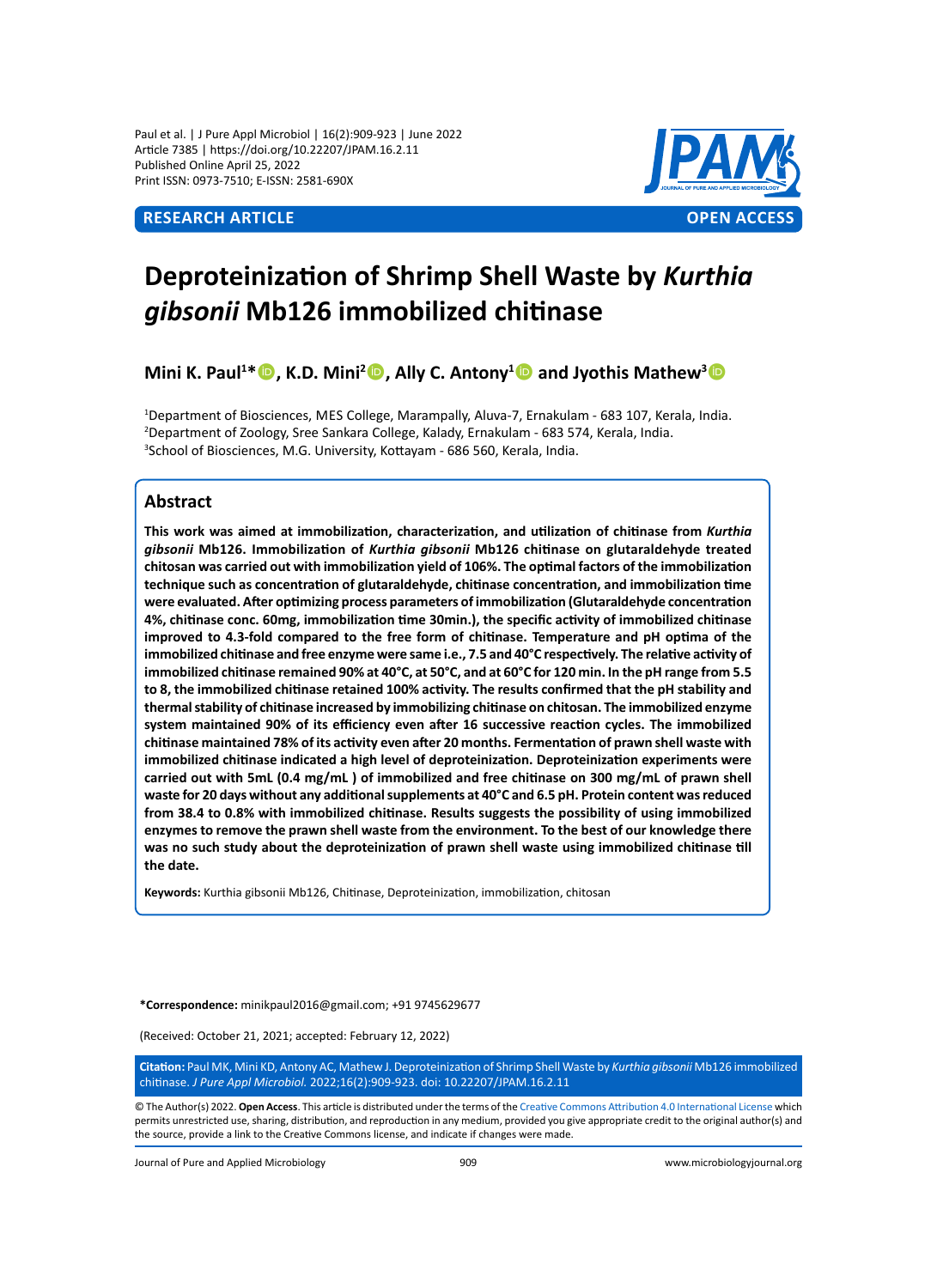#### **Introduction**

India alone generates 1,00,000 tonnes of prawn wastes every year by the shrimp processing industry.<sup>1</sup> Rattanakit et al.,<sup>2</sup> reported that, these chitinous wastes are disposed of through ocean dumping, incineration, and landfilling, leading to resource depletion and creating environmental pollution.2 Deproteinization process helps to extract protein content which leads to the transformation of chitinous waste into chitinderived end products. In chemical methods of deproteinization concentrated acids and bases are using, and this results in structural changes of the chitin such as removal of acetyl group and depolymerisation, which leads to undesired end products and it also creates waste disposal problems.<sup>3</sup> Eco-friendly deproteinization processes by enzymatic treatments have been evolving as a preferred treatment process, which is more economic and allows easy recovery of end products.

Enzymes are potential biocatalysts on account of their distinctive physicochemical characteristics.<sup>4</sup> They are remarkably excellent because of their versatile role in oxidation/ reduction reactions, hydrolysis, transfer of functional group, cleavage of various bonds, isomerisation, joining new bonds between two molecules and translocation of ions or molecules.<sup>5</sup> With the advancement in biotechnology, mainly in the area of molecular biology, proteomics and genomics there are exciting possibilities for the commercial uses of enzymes in various fields such as production of bio diesel,<sup>6</sup> various dairy products,<sup>7</sup> pharmaceuticals,<sup>8</sup> and agriculturally important products.<sup>9</sup> Enzymes are very efficient biological catalyst, therefore its production and utilization may be a better alternative of chemical catalysts.

Chitinase are the enzymes which degrades chitin, which is a cell wall component of insects, molluscs, crustaceans, fungi, algae, and marine invertebrates. Chitinase enzymes are widely using in various processes i.e., control of phytopathogens, $10$  isolation of fungal protoplasts, $11$ mosquito control by degrading cuticle of insects,<sup>12</sup> and bioconversions of prawn shell waste to single-cell protein and ethanol.<sup>13</sup> Chitinase hydrolyse chitin to chitooligomers, have functional properties that have made them possible in agricultural, industrial, and biomedical fields.<sup>14</sup> Chitinase can be categorized into 2 major classes: endochitinases and exochitinases. Endochitinases cleave randomly at internal bonds, generating multimers of N acetylglucosamine (NAG), while exochitinase catalyzes the release of monomers of NAG from non-reducing end of chitin monofibril. In this work, a natural chitinolytic bacteria, *K. gibsonii* Mb126, isolated from coastal areas of "Ernakulum, Kerala, India" was selected for chitinase production. *K. gibsonii* Mb126 was cultured under solid substrate fermentation process in which dried shrimp shell powder was used as the only carbon and energy source. *Kurthia gibsonii* Mb126 was accepted as chitinase producer because of feasibility of mass culture of this bacteria by utilizing readily available low cost raw materials. An extracellular chitinase secreted by *K. gibsonii* Mb126 was purified to homogeneity by blending ammonium sulphate precipitation, DEAE cellulose ion exchange chromatography, affinity adsorption column chromatography and Sephadex G-100 gel filtration chromatography.

Commercial applications of chitinases are restricted by its cost of production and stability. The process of purification of chitinase was expensive, labour intensive, complicated and time-consuming. Enzyme Immobilization act as an excellent technique to overcome constraints such as shelf-life stability, high-cost of production, extraction and purification of enzymes.<sup>15</sup> Immobilization reduces the enzyme cost by allowing the repeated use of enzymes for many times, it enhances catalytic activity, specificity and stability of the enzyme, it protect the enzyme from inhibitor and it offer highly pure product recovery and the successful separation of the enzyme from the reaction mixture.<sup>16-19</sup>

Mainly four protocols are employing for enzyme immobilization, they are physical entrapment, non-covalent adsorption, bioconjugation and covalent attachment. Covalent bonds are forming between functional groups of protein and leads to stable attachment. Covalent technique is the most preferred method for immobilization of enzymes because it prevents enzyme diffusion.<sup>20</sup> Chitosan is an ideal support material for immobilization because of its features such as mechanical strength, low cost, and protecting enzymes from the action of metal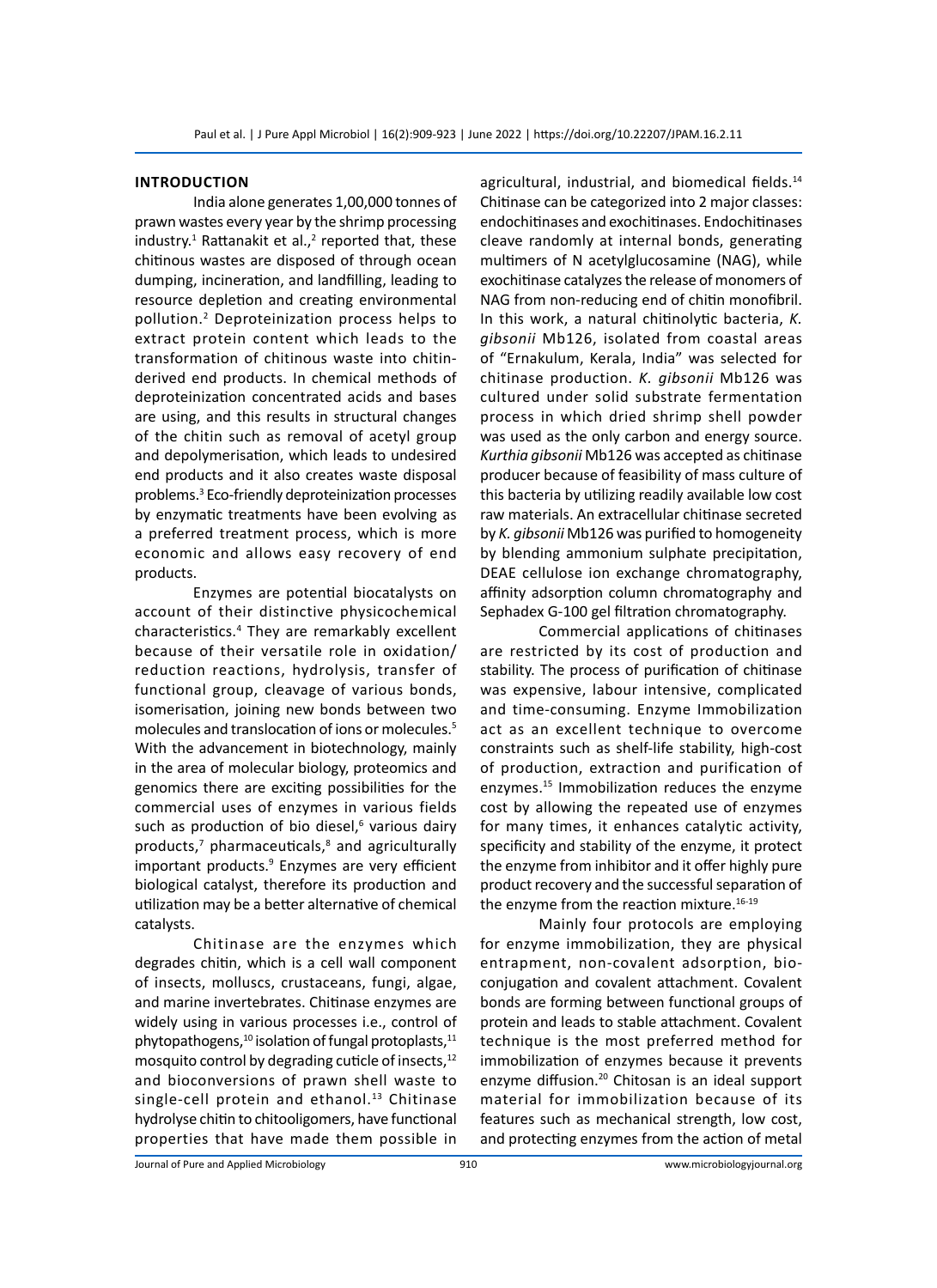ions, and chemicals.<sup>21,22</sup> Chitosan is, biodegradable, hydrophilic, nontoxic, inert, and low cost material for immobilization of enzyme.<sup>23,24</sup> Glutaraldehyde is the preferred functional cross-linking agent because it is soluble in water, efficient, and can enhance stability of immobilized enzyme by multipoint attachment with functional groups of enzymes, such as amine, imidazole, thiol, and phenol. High concentration of aldehyde groups on the surface of chitosan result the formation of multipoint inter-and intra-subunit covalent bonds between the enzyme and the matrix, so the enzyme immobilized on glutaraldehyde-activated chitosan will be more stable or unaffected to any changes in the conformation than randomly immobilized enzymes or their free enzyme.<sup>25</sup> By introducing flexible spacer arms such as glutaraldehyde between enzyme and chitosan, reduce the steric hindrance, thus it allows to access the substrate more easily.<sup>26</sup>

The first objective of this work was to analyse covalent immobilization of chitinase onto chitosan which was previously activated by glutaraldehyde. The optimal parameters affecting immobilization such as concentration of glutaraldehyde, amount of chitinase, and immobilization time were determined. After that, pH and temperature profile of immobilized chitinase and free chitinase were analyzed. Then, the reusability and shelf life of immobilized chitinase were determined. Finally, the effectiveness of immobilized chitinase of *K. gibsonii* Mb126 for deproteinization of prawn shell waste was evaluated.

A protocol of covalent immobilization of chitinase on glutaraldehyde-activated chitosan was developed. The specific activity and stability towards changes in pH and temperature of immobilized chitinase were improved. After optimizing process parameters of immobilization (Glutaraldehyde concentration 4%, chitinase conc. 60mg, immobilization time 30min.), the specific activity of immobilized chitinase improved to 4.3-fold compared to the free form of chitinase. Temperature and pH optima of the immobilized chitinase and free enzyme were same i.e., 7.5 and 40°C respectively. The relative activity of immobilized chitinase remained 90% at 40°C, at 50°C, and at 60°C for 120 min. In the pH range from 5.5 to 8, the immobilized chitinase retained 100% activity. The results confirmed that the pH stability and thermal stability of chitinase increased by immobilizing chitinase on chitosan. The immobilized enzyme system maintained 90% of its efficiency even after 16 successive reaction cycles. The immobilized chitinase maintained 78% of its activity even after 20 months. Fermentation of prawn shell waste with immobilized chitinase indicated a high level of deproteinization. Deproteinization experiments were carried out with 5mL (0.4 mg/mL) of immobilized and free chitinase on 300 mg/mL of prawn shell waste for 20 days without any additional supplements at 40°C and 6.5 pH. Protein content was reduced from 38.4 to 0.8% with immobilized chitinase. Metal ions like Ca<sup>2+</sup>, and Mg<sup>2+</sup> improved the enzymatic activity of immobilized chitinase, whereas  $Ag^*$ , Fe<sup>2+</sup>, Cu<sup>2+</sup> and  $Zn^{2+}$  inhibited enzyme activity. Triton X 100 and EDTA at a concentration of 10 mM decreased the relative activity of the immobilized enzyme by about 29±0.65% and 23±0.21%, respectively. SDS decreased the activity of immobilized chitinase to 47±0.32%. The immobilized chitinase could retain 75±1.34% of its activity in the presence of CTAB. Free chitinase was completely inhibited by DMSO, n-hexane, acetone, methanol, ethanol and n-propanol, however, these organic solvents have no remarkable influence on the activity of immobilized chitinase. Kinetic constants revealed that the immobilised chitinase was more sensitive to the substrate and two times faster than its free form. Fermentation of prawn shell waste with immobilized chitinase indicated a high level of deproteinization showed an excellent potential of *Kurthia gibsonii* Mb126 chitinase on chitosan for bioprocessing of prawn shell waste.

#### **MATERIALS AND METHODS**

Purified chitinase extracted from *Kurthia gibsonii* Mb126, which was previously isolated from coastal areas of "Ernakulam, Kerala, India", was used for immobilization experiments. Colloidal chitin was prepared from prawn shell powder.27 Analytical grade reagents were used in all experiments.

*Kurthia gibsonii* Mb126 was inoculated into medium containing powdered, dried prawn shell. Solid substrate fermentation was carried for 3 days with a moisture content of 75%. The temperature was set at 45°C and the pH of the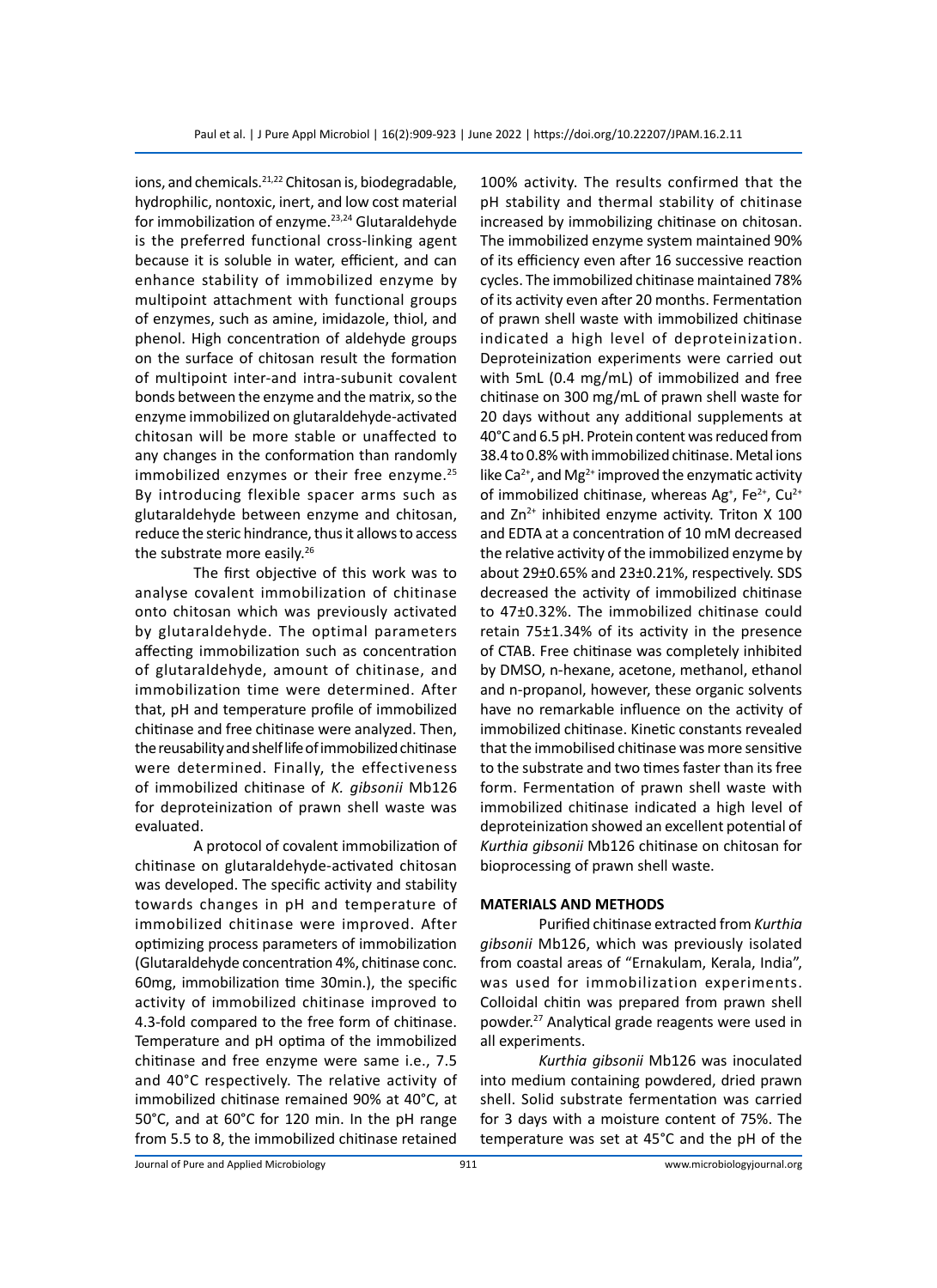moistening solution was 8. The exo chitinase released in the culture supernatant was purified and used for further experiments.

For chitinase activity analysis, colloidal chitin was used as the substrate. N-acetyl D-glucosamine, the hydrolytic end product of chitinase was estimated according to the method of Miller.<sup>28</sup> The unit of the chitinase was defined as amount of enzyme required for liberating one mmole of N-acetyl D-glucosamine per minute under standard assay conditions. The culture supernatant was also analysed for protein concentration.<sup>29</sup>

#### **Immobilization of chitinase by covalent methods Covalent linkage by chitosan30**

One g of chitosan was mixed with 5 ml of 0.1M HCl and 2% glutaraldehyde solution (~0.2M), stirred gently, for 2 hr. at 4°C followed by overnight incubation. Chitosan was precipitated with 1 ml of 0.1M NaOH and was collected by filtration. The glutaraldehyde bounded chitosan was washed in water to remove the unbounded glutaraldehyde, then mixed with 40mg of purified chitinase (Specific activity- 10.31 U/mg) at 4°C overnight for enzyme immobilization. Immobilized enzyme activity of chitosan glutaraldehyde - chitinase conjugates was determined after precipitation and washing. Free chitinase activity and protein concentration were determined in each wash solution which contained unbound free chitinase. The effectiveness of immobilization was determined:

|                | Immobilized chitinase |       |
|----------------|-----------------------|-------|
| Immobilization | activity              | X 100 |
| yield (%)      | Free chitinase        |       |

Where,

Free chitinase = Chitinase added  $(U)$  – Unbound free chitinase (U)]

# **Optimization of Glutaraldehyde concentration for immobilization**

5ml of 0.1M HCl containing various concentrations of glutaraldehyde (2 to 5%) was shaken with 1 g of chitosan for 2 h at 4°C. Immobilized chitinase activities were determined. Protein concentration and Free chitinase activity of each wash solution were determined.

# **Optimisation of Chitinase concentration for immobilization**

To study the optimal concentration of chitinase on immobilization, different concentrations of (10mg to 70mg) enzyme immobilized onto chitosan which was pre-treated with 4% glutaraldehyde was used.

#### **Optimization of immobilization time**

For calculating the time required for effective immobilisation, 60mg chitinase was incubated with 4% glutaraldehyde treated chitosan for different time intervals beginning from 15 min. to 2h. After immobilization time, chitosan was washed thoroughly with acetate buffer and the assay has been conducted.

# **Production of chitooligosaccharides using the prepared immobilized chitinase**

0.5 mL of immobilised chitinase (0.6%) was shaken with 0.9 ml (1%) soluble chitosan in 1.0 ml 0.05 M acetate buffer for 1.0 h at 40°C and at pH 5. The amount of chitooligosaccharides produced in the supernatant was estimated by dinitrosalicylic method.<sup>28</sup>

Degree of hydrolysis (D.H.) % = Chitooligosaccharide concentration(mg) / Chitosan concentration(mg)

# **Characterization of Free and Immobilized Chitinase**

Characterization of Free and Immobilized Chitinase were analysed by determining the relative enzyme activity by the equation:

Relative activity (%) =  $A1/A$ <sub>0</sub>  $\times$  100 A0 is the maximum absorbance of the free/ immobilized chitinase, whereas A1 is the absorbance of the free/immobilized chitinase under different experimental conditions.

#### **Effects of pH, and temperature on immobilized chitinase**

pH profile of free and immobilized chitinase were analysed at pH range 5.0-8.5 by using 0.05 M acetate buffer of pH 5, 0.1M phosphate buffers having pH 5.5 to 8.0, and 0.1M sodium carbonate buffer of 8.5. The optimal temperature of free and immobilized chitinase were analysed at different temperature (20 to 80°C) at a pH of 6.5.

# **Thermostability of free and immobilized chitinase**

Thermostability of free and immobilized chitinase was analysed at 40°C, 50°C, and 60°C for 2h and the enzyme assay was conducted in 20 min. time interval.

#### **Reusability of immobilized chitinase**

Journal of Pure and Applied Microbiology 912 www.microbiologyjournal.org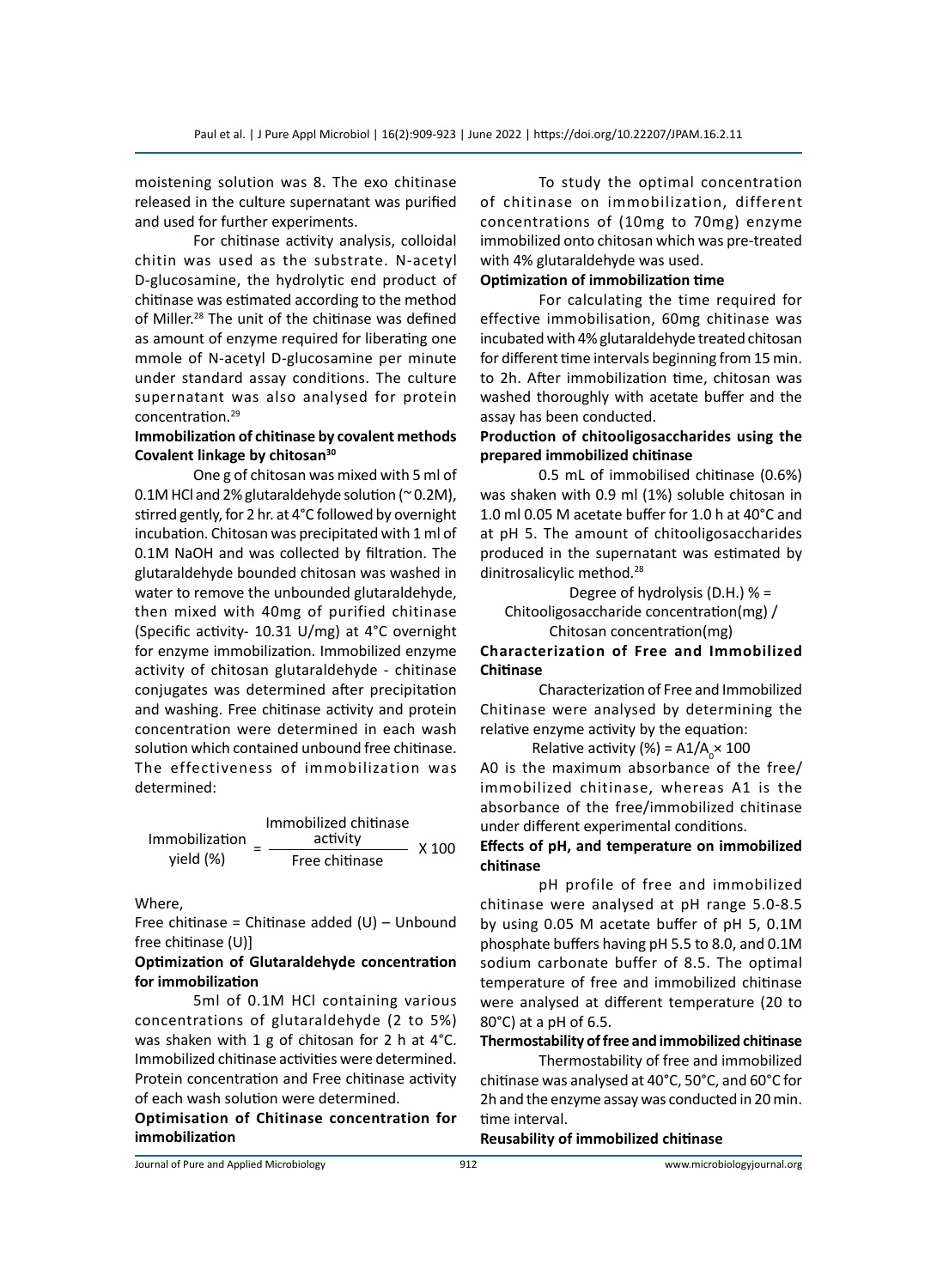Chitinase-immobilized chitosan beads were removed and washed with distilled water after each use, and the reusability of immobilized chitinase was verified 16 times by estimating the activity.

# **Storage Stability of Immobilized Chitinase**

After storing of immobilized chitinase– chitosan beads for different time interval up to 20 months at 4°C, the relative activity of immobilized chitinase was determined.

#### **Kinetic properties of immobilised chitinase**

Various concentrations of colloidal chitin were incubated with 0.5 mL of immobilised chitinase (0.6%) for 1 h. at pH 6.5 and temperature (40°C). The Km and Vmax were calculated from Line Weaver-Burk's plot.

# **Effect of metal ions on immobilised chitinase**

The immobilized chitinase 0.5 mL of immobilised chitinase (0.6%) was incubated with 10 mM concentration of various metal ions in 0.1 M phosphate buffer for 1 h. at pH 6.5 and temperature 40°C and specific activity were estimated.

# **Effects of ethylenediaminetetraacetic acid, detergents, and organic solvents**

0.5 mL of immobilised chitinase (0.6%) was incubated with chelating agent ethylene diamine tetra acetic acid (EDTA), detergents such as cetyl trimethyl ammonium bromide (CTAB), Triton X-100 and SDS (10 mM) at 40°C. After 1 hour the activity of the immobilized chitinase were evaluated. The immobilized chitinase was incubated with 10% v/v of organic solvents including DMSO, n-hexane, acetone, methanol, ethanol and n-propanol in 0.1 M phosphate buffer for 1 h. at pH 6.5 and temperature 40°C and then relative activity of immobilized enzymes was determined.

# **Utilization of prawn shell waste**

Shrimp shell waste powdered into uniform sized particles and used for further experiments. 300 mg prawn shell waste was mixed with 100 mL water (pH 6.5), was placed in 250-mL flasks. After sterilisation, 5 mL (0.4 mg/ mL) of immobilized chitinase and free enzyme were transferred to different flask and carried out fermentation for different periods at 40°C on a shaking incubator. After specific time interval, fermented residues, were collected, oven-dried, and analyzed for deproteinization. Efficiency of deproteination (% DP) was measured 31 by the following equation:

% DP= ( PO . O) – (PR .R) x100/( PO . O)

PO and PR protein mass fractions in g/g before and after fermentation respectively.

O is the mass (g) of the original sample and R is the mass (g) of the residue after fermentation.

# **Results and discussion**

When *Kurthia gibsonii* Mb126 chitinase was immobilized on chitosan beads (2%) led to a 2.2-fold increase in the specific activity. Such a notable enhancement in the specific activity of immobilized chitinase revealed that the immobilization of chitinase on chitosan beads increased chitinase activity, and stability. Hence, this immobilization protocol used in our study successfully created a potent immobilized chitinase which could overcome diffusional limitation of substrate to the enzyme. Immobilization may result in stabilization improvement of the active centre of the chitinase through a bond between the amino group present in the chitosan and the enzyme.32 This may be due to the favourable and more protective environment for chitinase activity may have provided by chitosan beads. Chitosan was utilised in the immobilization of chitinases of *Streptomyces griseus* and *Paenibacillus*  illinoisensis.<sup>33</sup> Bushan<sup>34</sup> also used chitosan beads for the immobilization of *Bacillus* sp. BG11 chitinase, in that case a 93.5% increase in the specific activity was reported.

Immobilization efficiency of chitinase with chitosan by covalent binding at various concentrations of glutaraldehyde (GA) as shown in Fig. 1. The immobilization efficiency of the chitinase immobilized with chitosan increased with the enhanced concentration of glutaraldehyde. The optimal concentration of glutaraldehyde for immobilization of chitinase with chitosan was 4%. Amino groups which are free on the chitosan were activated and become cross-linked with glutaraldehyde and consequently, more glutaraldehyde will be needed for immobilization and the immobilized amount of the enzyme also increased. In contrast Bilal et al.,<sup>35</sup> and Spagna et al.,<sup>36</sup> carried out enzyme immobilization with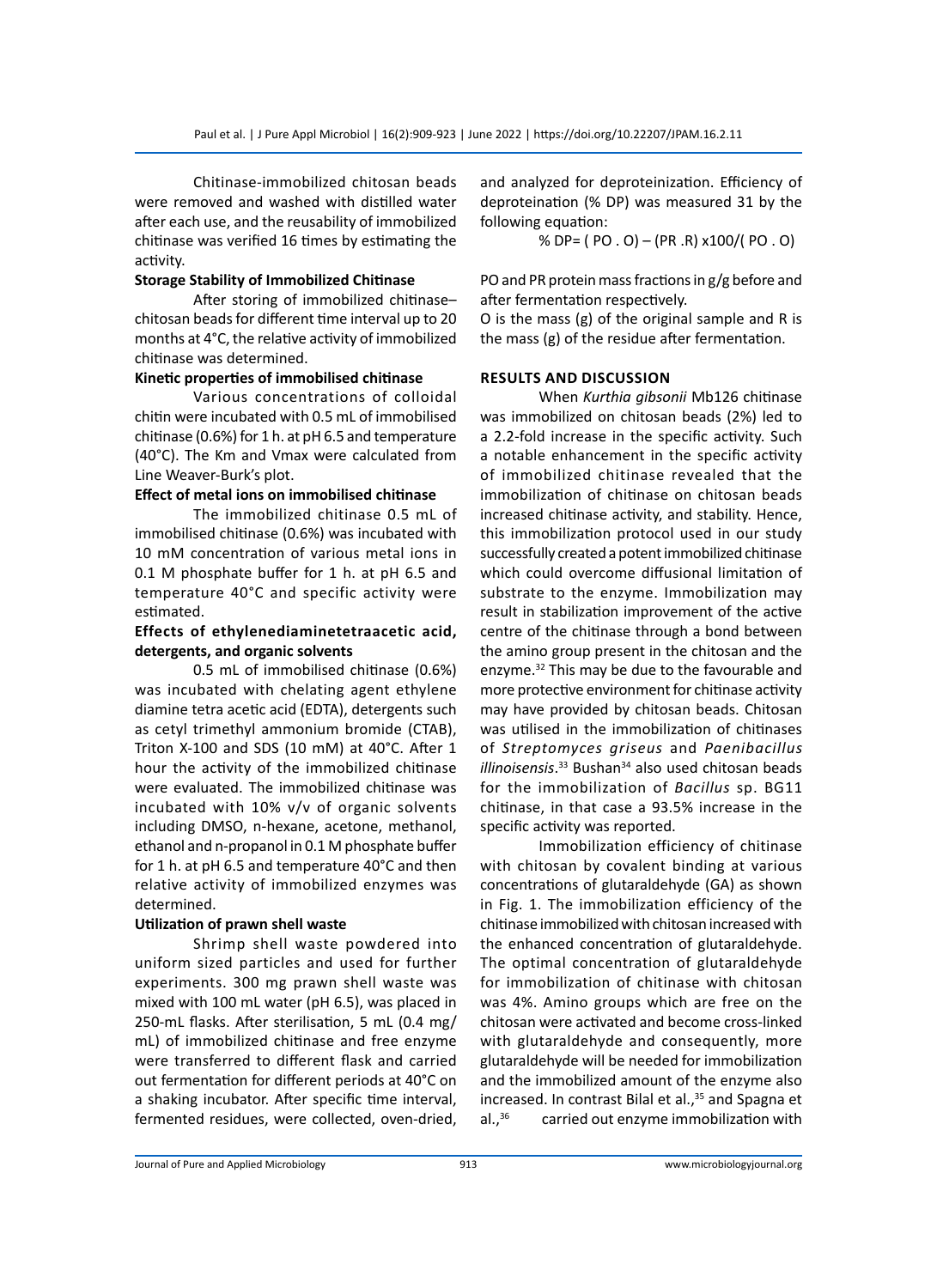2% and 0.5% glutaraldehyde concentration.

Immobilization rate depends on the concentration and the specific activity of enzymes during immobilization. The affordability of the by-products depends on the cost of enzyme, so the optimization of the concentration of enzyme is important in immobilization study. Effect of chitinase concentration on Immobilization of *Kurthia gibsonii* Mb126 chitinase was shown in Fig. 2, as the concentration of chitinase increased, corresponding increase in the relative activity of the immobilized chitinase was noted. Relative activity was maximum (100%) with 60 chitinase /g of chitosan. The relative activity of the immobilized chitinase slightly decreased or remained constant when the enzyme loading increased to 70 mg. Too

much enzyme loading leads to protein-protein interaction which reduces flexible stretching and causes steric hindrance and so the relative activity of the enzyme decreases.

Production of maximum enzyme activity in a short interval was the objective behind the optimal loading time determination. Fig. 3 shows relative activity during different time periods from 15 min. to 2h. with 60mg chitinase. The relative activity reached approximately 56% after 15 min. and 100% at 30 min and thereafter activity decreased. When immobilizing chitinase on chitosan the relative activity was approximately 56% after 15 min., shows that immobilization process happened rapidly. After 30 minutes chitinase activity decreased. This may be due



**Fig. 1.** Immobilization of *Kurthia gibsonii* Mb126 chitinase with chitosan by covalent binding at different concentrations of glutaraldehyde (GA).





Journal of Pure and Applied Microbiology 914 www.microbiologyjournal.org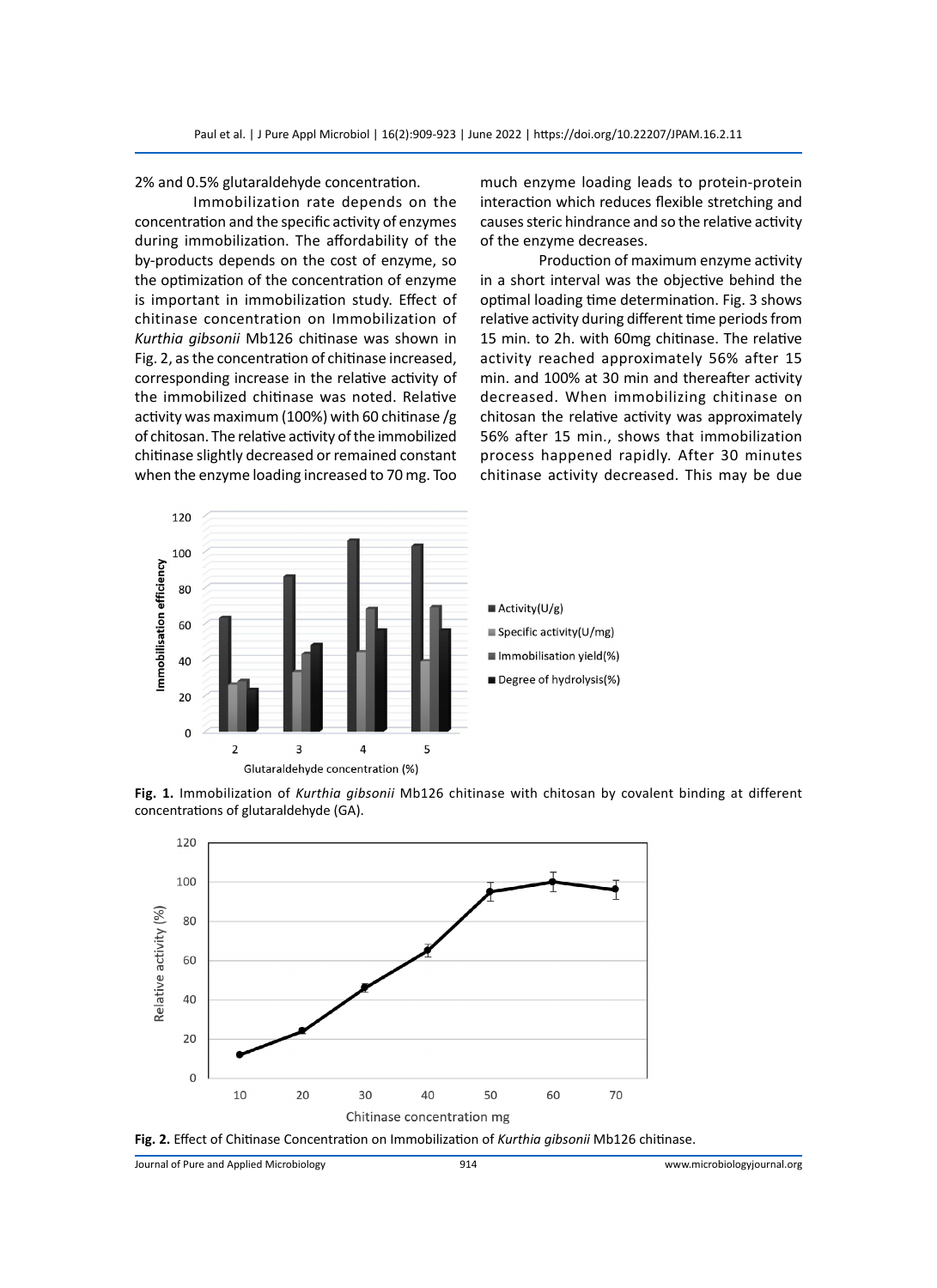to the formation of schiff's bases and multiple bonds between the enzyme and chitosan beads and it may inactivate its active site and reduce the activity of the immobilized enzyme.<sup>37</sup>

After optimizing process parameters of immobilization (Glutaraldehyde concentration 4%, chitinase conc. 60mg, immobilization time 30min.), the specific activity of immobilized chitinase improved to 4.3-fold compared to the free form of chitinase. After the optimisation of process variables, the immobilisation yield was increased to 95.8%.

# **Characterization of Free and Immobilized Chitinase pH profile**

Effect of different pH conditions on the stability of free and immobilized chitinase was shown in Fig. 4. At pH 6.5, free-chitinase and immobilized chitinase showed maximum activity. This may be due to too acid or too alkaline will cause enzyme denaturation, which leads to the reduction in enzyme activity. Free chitinase showed the 100% activity also at the same pH 6.5; however, above 6.5 the relative activity decreased rapidly. Reduction of relative activity of free chitinase may be due to the autolysis as well as aggregation of protein within the isoelectric point of free chitinase.<sup>38</sup> However, immobilized chitinase may be resistant to these changes. In the pH range from 5 to 8, the immobilized chitinase was stable, immobilization appreciably enhanced pH stability. Immobilized chitinase of *Pseudomonas*  aeruginosa K-187 was best at pH 8,<sup>39</sup> and in the case of *Aspergillus awamori* EM66 the optimum pH was at 5.40

#### **Optimal temperature for chitinase immobilization**

The relative activity as well as the denaturation rate of enzyme increase with increasing temperature. At medium temperature denaturation rate is low or negligible, however,



**Fig. 3.** Effect of time on Immobilization of *Kurthia gibsonii* Mb126 chitinase.





Journal of Pure and Applied Microbiology 915 www.microbiologyjournal.org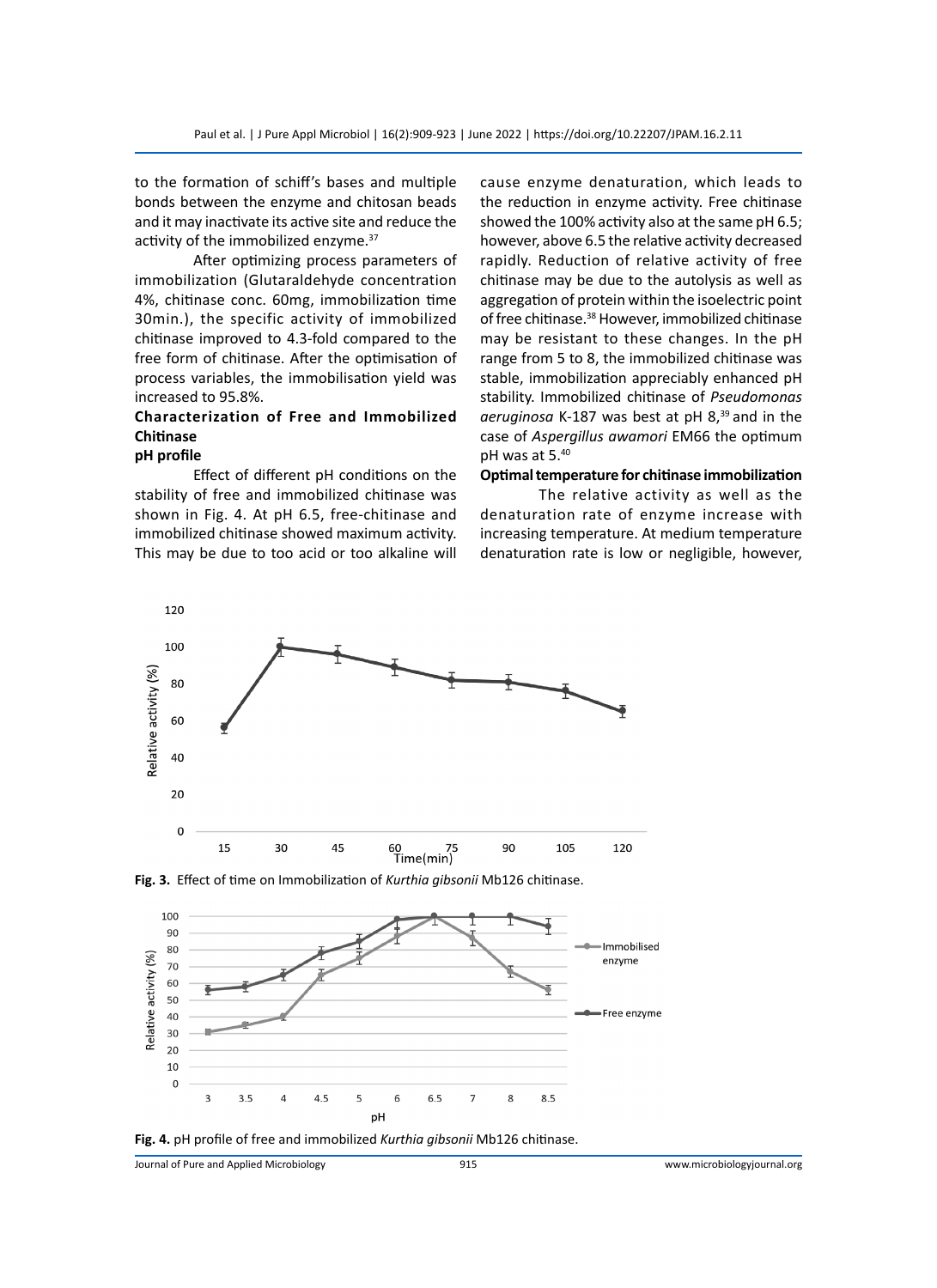the relative activity of enzyme increases with temperature. At higher temperatures the rate of enzyme denaturation increases. When the enzymatic reaction happens at an optimum temperature, equilibrium between relative activity and enzyme denaturation will established. The optimum temperature for soluble chitinase was at 40°C and the immobilized chitinase showed maximum activity between 40°C to 55°C (Fig. 5). The immobilized chitinase could withstand higher temperature ranges compared to free chitinase may be due to the multiple covalent bonds of immobilized enzyme. Similarly, the immobilized chitinase of *Nocardia orientalis* IFO 12806 was best at 40-50°C.<sup>41</sup>

# **Thermal stability**

Thermal stability is one of the most important goal behind immobilization study. Fig. 6 and 7 shows the thermal stability of free and immobilized chitinase at 40°C, 50°C and 60°C. The purified chitinase enzyme was almost stable for 120 min. at 40°C and 50°C, however at 60°C



**Fig. 5.** The temperature profile of immobilized *Kurthia gibsonii* Mb126 chitinase.



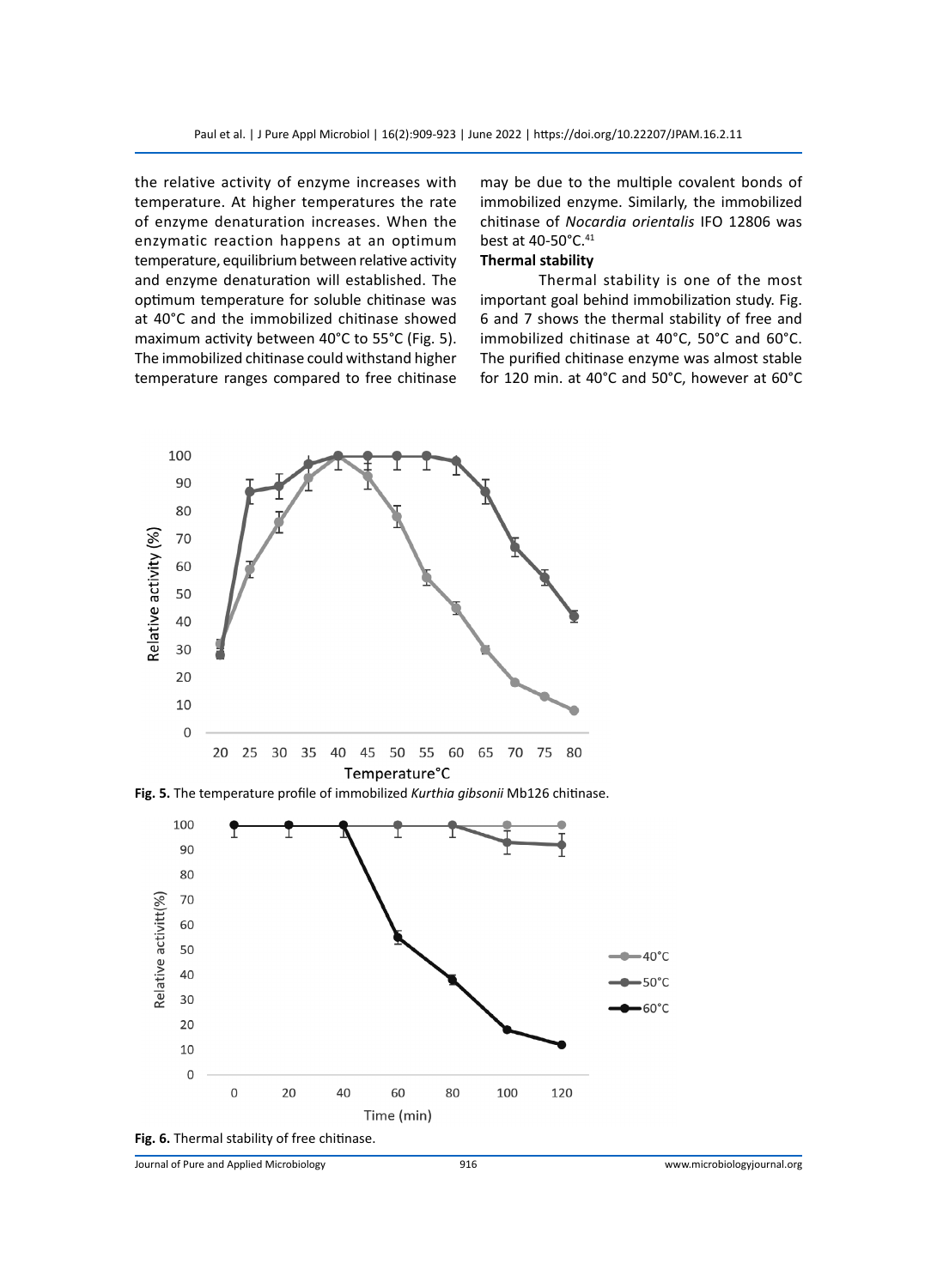the enzyme was stable for up to 40 min., then the enzyme activity decreased. Whereas, the relative activity of immobilized chitinase (Fig. 7) remained more than 90% at 40°C, at 50°C, and at 60°C for 120 min. Relative activity of free chitinase was decreased to12% after 2-hour incubation at 60°C, in contrast immobilized chitinase retained 92% activity. The results confirmed that the immobilized chitinase could withstand thermal unfolding compared to free chitinase. This increased thermal stability may be due to the cross-linking of chitinase enzymes with chitosan at multipoints.<sup>42</sup> This results in induced rigidity in structure of immobilized enzyme so that denaturation and structural changes by

temperature were limited.<sup>43,44</sup> The enhanced thermal stability helpful in scale up process and high temperature reduce the chance of microbial contamination.<sup>45</sup> A similar result was reported by Prasad and Palanivelu immobilized chitinase of *Thermomyces lanuginosus* showed remarkable stability at 50°C by keeping 45% of the activity for 6. $46$  Kidibule et al., $47$  reported that the immobilized chitinase from *Trichoderma harzianum* CECT2413 retained 50% of its activity at 50°C.

#### **Kinetic properties of immobilized** *Kurthia gibsonii* **Mb126 chitinase**

The kinetic properties of immobilized chitinase were determined from Lineweaver– Burk plot (Fig. 8). Km and Vmax values of the



**Fig.7.** Thermal stability of immobilized *Kurthia gibsonii* Mb126 chitinase.



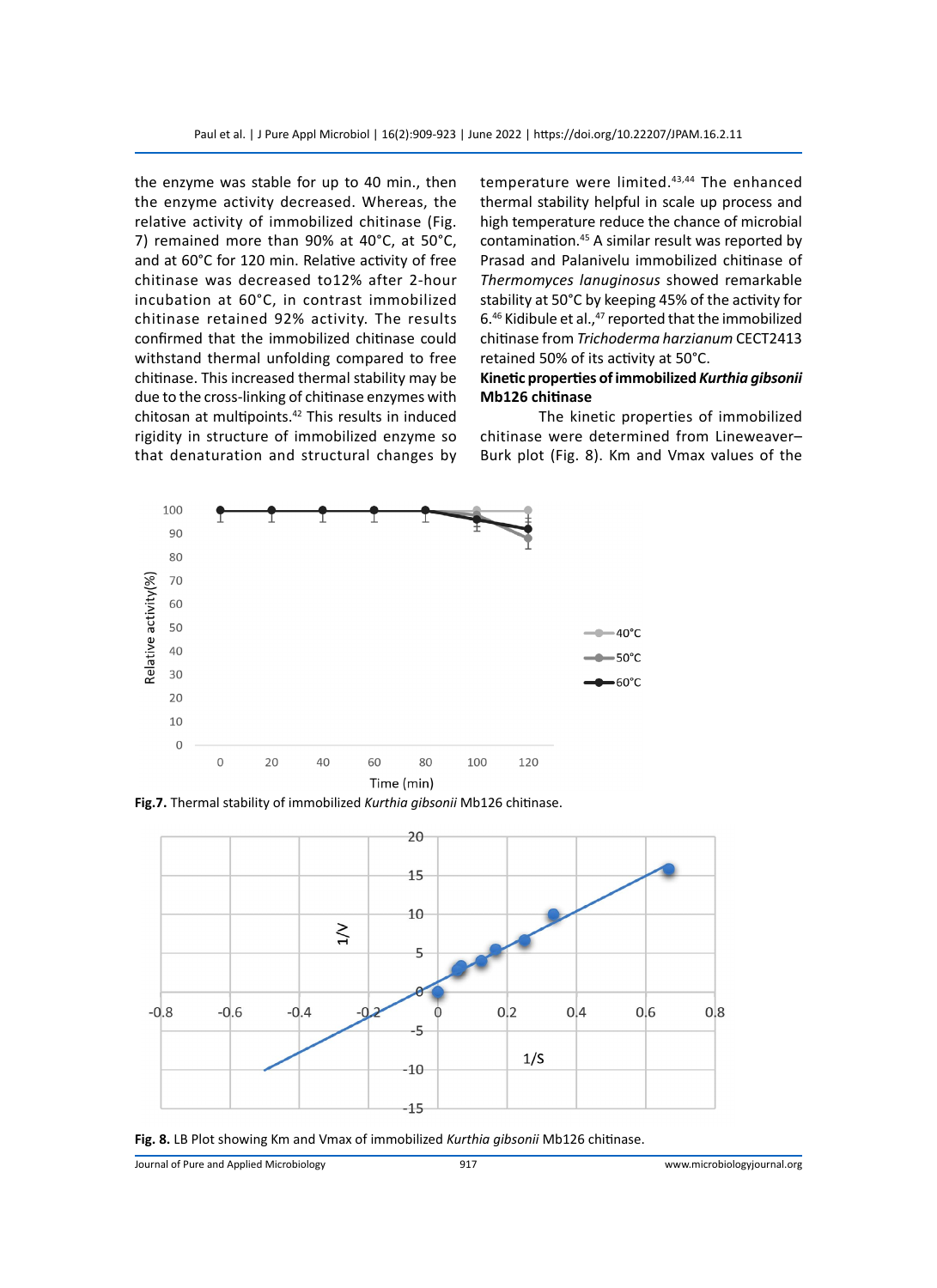free chitinase were 11.1 mg/ mL, 11.12 µmoles/ µg h, respectively.<sup>48</sup> Km and Vmax of immobilized chitinase showed 1mg/ mL, 20 µmoles/µg h, respectively. On comparing Km and the Vmax values of the free and the immobilized chitinase, we can conclude that the immobilised chitinase was more sensitive to the substrate than the free enzyme and the immobilized chitinase is two times faster than its free form. Kinetic parameters revealed that diffusion limitations were absent or negligible. Km and Vmax values of immobilized chitinase from *Thermomyces lanuginosu* were 1.3 mM and 4.5 mol/min/mg of protein, respectively.<sup>46</sup> **Effect of metal ions on the immobilized** *Kurthia* 

#### *gibsonii* **Mb126 chitinase**

Metal ions act as cofactors in enzymatic activity and they help to stabilize the enzyme– substrate binary complexes. Metal ions like  $Ca<sup>2+</sup>$ , and  $Mg^{2+}$  improved the activity of immobilized enzyme, whereas Ag<sup>+</sup>, Fe<sup>2+</sup>, Cu<sup>2+</sup> and Zn<sup>2+</sup> inhibited enzyme activity. The immobilized chitinase activation by  $Ca^{2+}$  was also observed, $49$  and the inhibition by Ag<sup>+</sup>, was also reported.<sup>46</sup>

Effect of metal ions on the immobilized *Kurthia gibsoni* chitinase was shown in Table 1. **Effects of ethylenediaminetetraacetic acid and detergents**

The effects of detergents and EDTA on the



**Fig. 9.** Shows the reusability of immobilized *Kurthia gibsonii* Mb126 chitinase.



**Fig. 10.** Storage stability of immobilized *Kurthia gibsonii* Mb126 chitinase.

Journal of Pure and Applied Microbiology 918 www.microbiologyjournal.org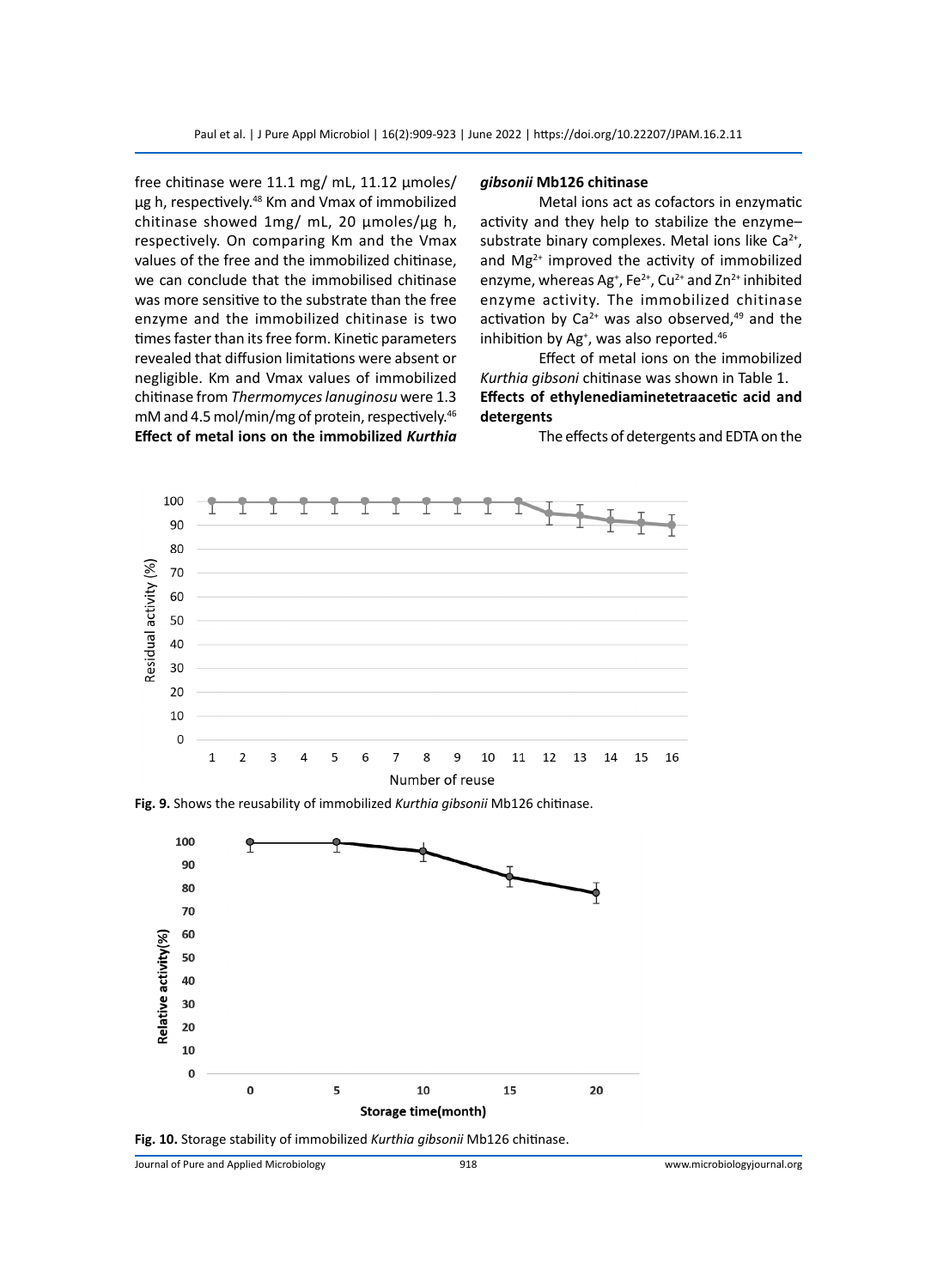immobilized *Kurthia gibsonii* Mb126 were studied (Table 2). Triton X 100 and EDTA at a concentration of 10 mM decreased the relative activity of the immobilized enzyme by about 29±0.65% and 23±0.21%, respectively. SDS decreased the activity of immobilized chitinase to 47±0.32%. The immobilized chitinase could retain 75±1.34% of its activity in the presence of CTAB. These results

**Table 1.** Effect of metal ions on the immobilized *Kurthia gibsonii* chitinase

| Metal ion<br>$(10 \text{ mM})$                                                                                                | Relative activity of<br>immobilised chitinase%                                                     |  |
|-------------------------------------------------------------------------------------------------------------------------------|----------------------------------------------------------------------------------------------------|--|
| Control<br>$Ca2+$<br>$\mathsf{A} \mathsf{g}^{1+}_{1}$<br>$\mathsf{F} \mathsf{e}^{2+}_{1}$<br>$Mg^{2+}$<br>$7n^{2+}$<br>$Cu2+$ | $100+0.18$<br>$123 \pm 0.25$<br>67+1.25<br>$45+2.54$<br>186 <sup>+</sup> 3.2<br>40±1.03<br>16±0.64 |  |

**Table 2.** Effects of ethylenediaminetetraacetic acid and detergents

| Chemicals<br>$(10 \text{ mM})$ | Relative activity of<br>immobilised chitinase(%) |  |
|--------------------------------|--------------------------------------------------|--|
| Control<br>EDTA                | $100+0.18$<br>$23 \pm 0.21$                      |  |
| <b>SDS</b>                     | $47+0.32$                                        |  |
| Triton X 100                   | 29±0.65                                          |  |
| CTAB                           | 75±1.34                                          |  |
|                                |                                                  |  |

were in accordance with those reported in the literature that showed the negative effects of SDS and EDTA on the enzymatic activity of immobilized enzymes.<sup>50,51</sup>

#### **Effects of DMSO, n-hexane, acetone, methanol, ethanol and n-propanol**

The effects of organic solvents on the immobilized *Kurthia gibsonii* Mb126 were studied (Table 3). A minute reduction (88%) in relative activity of immobilized chitinase was caused by n-propanol and acetone. Free chitinase was completely inhibited by DMSO, n-hexane, acetone, methanol, ethanol and n-propanol, however, these organic solvents have no remarkable effect on the activity of immobilized chitinase. The ability to resist organic solvents provides enormous applications in industrial field.

#### **The reusability of immobilized chitinase**

The reusability of immobilized *Kurthia gibsonii* Mb126 chitinase has been studied because of the importance of repeated use.

**Table 3.** Effects of DMSO, n-hexane, acetone, methanol, ethanol and n-propanol

| Organic solvents<br>$(10\%V/V)$                                         | Relative activity of<br>immobilised chitinase%                       |  |
|-------------------------------------------------------------------------|----------------------------------------------------------------------|--|
| <b>DMSO</b><br>n-Hexane<br>Acetone<br>Methanol<br>Ethanol<br>n-Propanol | $100+0.18$<br>98±0.24<br>87±0.45<br>$100+0.78$<br>98±0.28<br>88±0.65 |  |



**Fig. 11.** Deproteinization of prawn shell waste by immobilized *Kurthia gibsonii* Mb126 chitinase.

Journal of Pure and Applied Microbiology 919 www.microbiologyjournal.org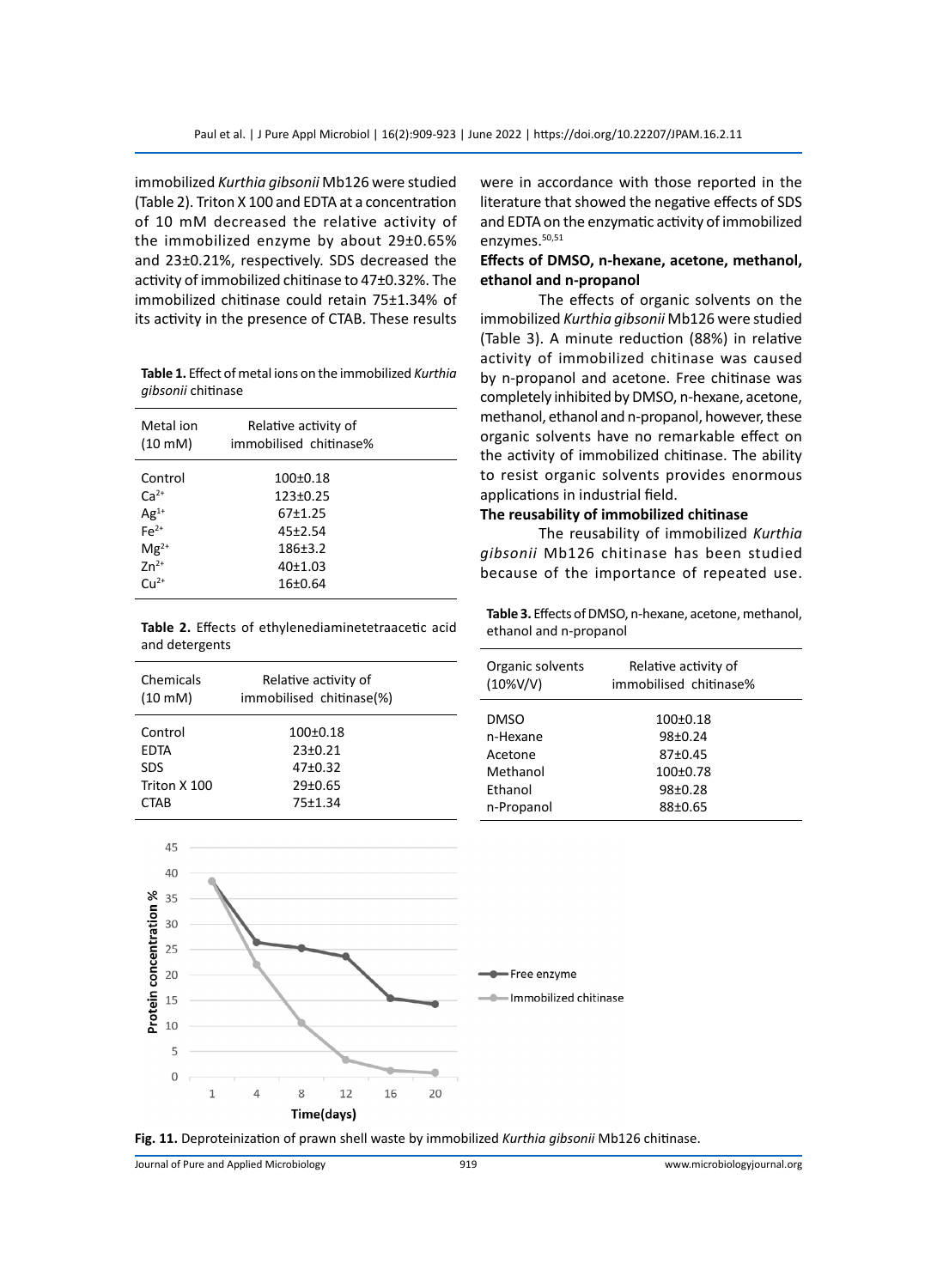Commercial chitinase are costly (more than Rs. 40,000 for 1g), hence reutilization is critical for many bioprocesses. In contrast to soluble free chitinase, immobilized chitinase can be recovered for repeated use. The chitinase immobilized on glutaraldehyde-treated chitosan by covalent had the excellent capacity to retain its residual activity even after 16 use and the results indicated that the autolysis of chitinase was limited by immobilization (Fig. 9) immobilized *Kurthia gibsonii* Mb126 chitinase retained 100% of its residual activity till 11 cycle. The 5% reduction in chitinase activity after  $11<sup>th</sup>$  cycle may be due to the accumulation of product on the immobilized enzyme, which will cause diffusional limitation of the substrate. The immobilized chitinase of *Pseudomonas aeruginosa* k-187 could retain 70% of its activity even after 10 batches,<sup>39</sup> the immobilized chitinase of *Aspergillus awamori* EM66 maintained enzyme activity for several cycles,<sup>40</sup> and the immobilized chitinase of *Alternaria infectoria* preserved activity after 8 cycles.<sup>49</sup>

# **Storage stability of immobilized** *Kurthia gibsonii* **Mb126 chitinase**

The relative activity of immobilized chitinase–chitosan beads was 78% after 20 months of storage at 4°C and autolysis of chitinase was limited by immobilization (Fig. 10). The immobilized chitinase of *Thermomyces lanuginosus* was remain stable after 1 month at 4°C.<sup>46</sup> According to Danial et al., $^{17}$  for the production of the stable and reproducible biocatalysts, storage stability has important role.

On comparing the characteristics can conclude that the immobilized *Kurthia gibsonii* Mb126 chitinase had more superior performance in thermal (92% of its initial activity at 60°C for 1.5h), operational (90% residual activity after 16 cycles), and storage stability (78% of its initial activity at 4°C for 20 months), than free chitinase. **Deproteinization of prawn shell waste by immobilized** *Kurthia gibsonii* **Mb126 chitinase**

The seafood processing industry produces huge amounts of shellfish waste, and it creates environmental problems because degrade slowly. The amount of chitin in prawn shell is approximately 14-27%.<sup>52</sup> Commercial manufacture of chitin from prawn shell waste involves deproteinization by strong bases and demineralization by strong acids leads to the accumulation of modified harmful end products like deacetylated polymers.<sup>53</sup> Bioconversion of prawn shell waste is one of the most environmentfriendly cost-effective process. Our data showed a high level of deproteinization (38.4 to 0.8%) with immobilized chitinase than the free enzyme (38.4 to 14.3%) of shrimp waste without any additional supplements in a time period of 20 days (Fig. 11). This indicates good potential for application of this immobilized chitinase in the utilization of prawn shell waste.

# **Conclusion**

Enzyme immobilization is one of the most important techniques for getting operational stability. In this study, chitinase immobilization of *Kurthia gibsonii* Mb126 chitinase on chitosan was carried out with immobilization yield of 106%. The specific activity of immobilized chitinase was 4.3-fold greater than that of the free chitinase. The factors affecting the immobilization technique such as concentration of glutaraldehyde and chitinase and immobilization time were studied. The temperature and pH optima of the immobilized chitinase and free enzyme were exactly same, i.e., 7.5 and 40°C respectively. Immobilized *Kurthia gibsonii* Mb126 chitinase had more superior performance in thermal (92% of its initial activity within 1.5h at 60°C), operational (90% residual activity after 16 cycles), and storage stability (78% of its initial activities at 4°C for 20 months), than free chitinase. Fermentation of prawn shell waste with immobilized chitinase indicated a high level of deproteinization. Protein content was reduced from 38.4 to 0.8% with immobilized chitinase. The high activity of immobilized enzyme in the degradation of prawn shell waste indicates an excellent potential of *Kurthia gibsonii* Mb126 chitinase on chitosan for managing prawn shell waste. Our study reports suggest that the fermentation of prawn shell waste with immobilized chitinase was simple, eco-friendly, cost-effective, and very useful model for enhancing enzymatic activity, reusability and stability, thus suitable for large scale bioprocess of chitinous waste.

#### **Acknowledgments**

None.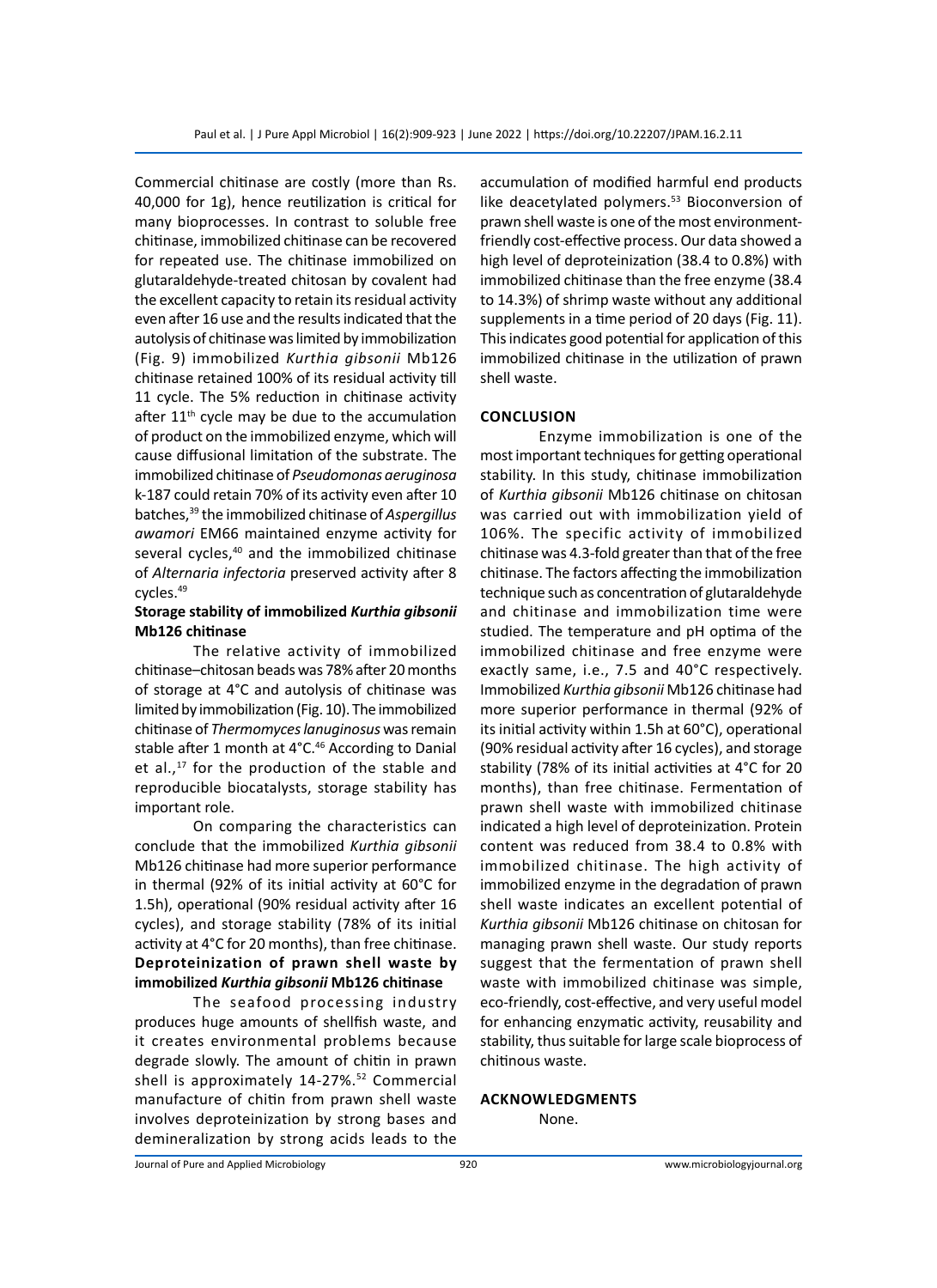#### **Conflict of interest**

The authors declare that there is no conflict of interest.

#### **Authors' Contribution**

All authors listed have made a substantial, direct and intellectual contribution to the work, and approved it for publication.

#### **Funding**

None.

#### **Data Availability**

All datasets generated or analyzed during this study are included in the manuscript

#### **Ethics Statement**

This article does not contain any studies with human participants or animals performed by any of the authors.

#### **References**

- Kumar ABV, Tharanathan RN. A comparative study on depolymerization of chitosan by proteolytic enzymes. *Carbohydr Polym.* 2004;58(3):275-283. doi: 10.1016/j. carbpol.2004.07.001
- 2. Rattanakit N, Plikomol A, Yano S, Wakayama M, Tachiki T. Utilization of shrimp shellfish waste as a substrate for solid-state cultivation of *Aspergillus* sp. S1-13: Evaluation of a culture based on chitinase formation which is necessary for chitin-assimilation. *J Biosci Bioeng.* 2002;93(6):550-556. doi: 10.1016/S1389- 1723(02)80236-5
- 3. No HK, Hur EY. Control of Foam Formation by Antifoam during Demineralization of Crustacean Shell in Preparation of Chitin. *J Agric Food Chem.*  1998;46(9):3844-3846. doi: 10.1021/jf9802676
- 4. Rueda N, Albuquerque TL, Bartolome-Cabrero R, et al. Reversible Immobilization of Lipases on Heterofunctional Octyl-Amino Agarose Beads Prevents Enzyme Desorption. *Molecules.* 2016;21(5):646. doi: 10.3390/molecules21050646
- 5. Tipton K, Boyce S, History of the enzyme nomenclature system. *Bioinformatics.* 2000;16(1):34-40. doi: 10.1093/bioinformatics/16.1.34
- 6. Salum TFC, Villeneuve P, Barea B, et al. Synthesis of biodiesel in column fixed-bed bioreactor using the fermented solid produced by *Burkholderia cepacia*  LTEB11. *Process Biochem.* 2010;45(8):1348-54. doi: 10.1016/j.procbio.2010.05.004
- 7. Ali B, Khan KY, Majeed H, et al. Production of ingredient type flavoured white enzyme modified cheese. *J Food Sci Technol.* 2019;56(4):1683-1695. doi: 10.1007/ s13197-018-3526-y
- 8. Ahmed AAQ, Babalola OO, McKa T. Cellulase- and xylanase producing bacterial isolates with the ability to saccharify wheat straw and their potential use in

the production of pharmaceuticals and chemicals from lignocellulosic materials. *Waste Biomass Valor.* 2018;9(5):765-775. doi: 10.1007/s12649-017-9849-5

- 9. Shrestha A, Sultana R, Chae JC, Kim K, Lee KJ. *Bacillus thuringiensis* C25 which is rich in cell wall degrading enzymes efficiently controls lettuce drop caused by *Sclerotinia minor. Eur J Plant Pathol.* 2015:142(3):577- 589. doi: 10.1007/s10658-015-0636-5
- 10. Mathivanan N, Kabilan V, Murugesan K. Purification, characterization, and antifungal activity of chitinase from *Fusarium chlamydosporum,* a mycoparasite to groundnut rust, *Puccinia arachidis. Can J Microbiol.*  1998;44(7):646-651. doi: 10.1139/w98-043
- 11. Balasubramanian N, Juliet GA, Srikalaivani P, Lalithakumari D. Release and regeneration of protoplasts from the fungus *Trichothecium roseum. Can J Microbiol.* 2003;49(4):263-268. doi: 10.1139/ w03-034
- 12. Mendonsa ES, Vartak PH, Rao JU, Deshpande MV. An enzyme from *Myrothecium verrucaria* that degrades insect cuticles for biocontrol of *Aedes aegypti*  mosquito. *Biotech Letters.* 1996;18(4):373-376. doi: 10.1007/BF00143454
- 13. Vyas P, Deshpande M. Enzymatic hydrolysis of chitin by *Myrothecium verrucaria* chitinase complex, and its utilization to produce SCP. *J Appl Gen Microbiol.*  1991;37(3):267-275. doi: 10.2323/jgam.37.267
- 14. Aam BB, Heggset EB, Norberg AL, Sorlie M, Varum KM, Eijsink VG. Production of chitooligosaccharides and their potential applications in medicine. *Mar Drugs.*  2010;8(5):1482-1517. doi: 10.3390/md8051482
- 15. Elnashar MM, Awad GE, Hassan ME, Mohy Eldin MS, Haroun BM, El-Diwany AI. Optimal immobilization of β-galactosidase onto κ-carrageenan gel beads using response surface methodology and its applications. *Scientific World Journal.* 2014;2014:571682. doi: 10.1155/2014/571682
- 16. Elnashar MM, Mostafa H, Morsy NA, Awad GEA. Biocatalysts: isolation, identification and immobilization of thermally stable lipase onto novel supports. *Ind Eng Chem Res.* 2013;52(42):14760- 14767. doi: 10.1021/ie402960d
- 17. Danial EN, Elnashar MMM, Awad GEA. Immobilized inulinase on grafted alginate beads prepared by the one-step and the two-steps methods. *Ind Eng Chem Res.* 2010;49(7):3120-3125. doi: 10.1021/ie100011z
- 18. Muzzarelli RAA. Immobilization of enzymes on chitin and chitosan. *Enzyme Microb Technol.* 1980;2(3):177- 184. doi: 10.1016/0141-0229(80)90044-7
- 19. Juang RS, Wu FC, Tseng, RL. Use of chemically modified chitosan beads for sorption and enzyme immobilization. *Adv Environ Res.* 2002;6(2):171-177. doi: 10.1016/S1093-0191(00)00078-2
- 20. Kumar MNVR. A review of chitin and chitosan applications. *React Func Polym.* 2000;46(1):1-27. doi: 10.1016/S1381-5148(00)00038-9
- 21. Yazdani-Pedram M, Retuert J, Quijada R. Hydrogels based on modified chitosan, synthesis and swelling behavior of poly (acrylicacid) graphed chitosan. *Macromol. Chem. Phys.* 2000;201(9):923-930. doi: 10.1002/1521-3935(20000601)201:9<923::AID-MACP923>3.0.CO;2-W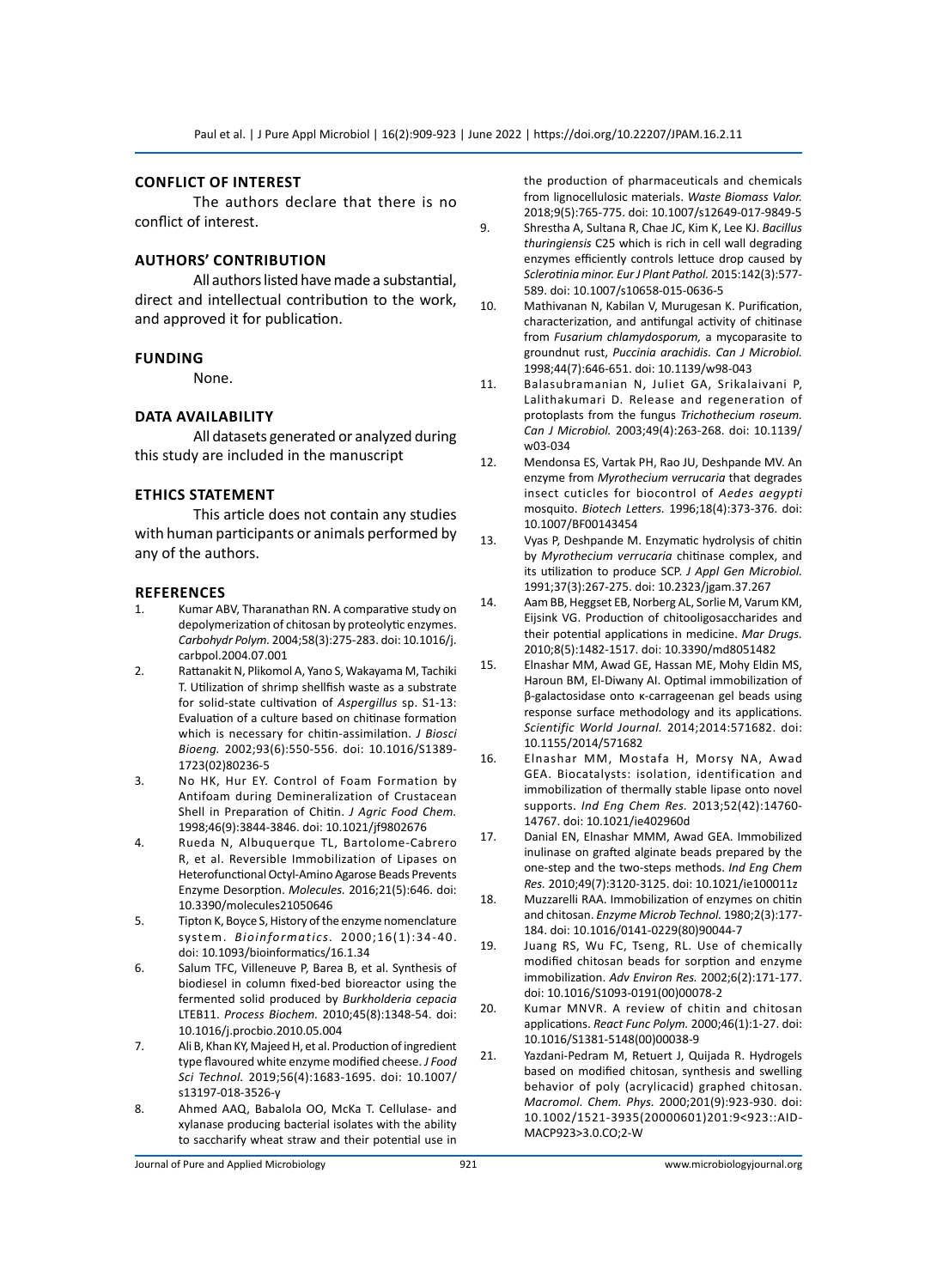- 22. Valentina N, Michela S, Elena G. β Galactosidase entrapment in silica gel matrices for a more effective treatment of lactose intolerance. *J Molecul Catal B Enzym.* 2011;71(1-2):10-15. doi: 10.1016/j. molcatb.2011.03.002
- 23. Rodrigues RC, Virgen-Ortiz JJ, dos Santos JCS, et al. Immobilization of lipases on hydrophobic supports: immobilization mechanism, advantages, problems, and solutions. *Biotechnol Adv.* 2019;37(5):746-770. doi: 10.1016/j.biotechadv.2019.04.003
- 24. Liu D-M, Dong C. Recent advances in nano-carrier immobilized enzymes and their applications. *Process Biochem.* 2020;92:464-475. doi: 10.1016/j. procbio.2020.02.005
- 25. Zahirinejad S, Hemmati R, Homaei A, et al. Nanoorganic supports for enzyme immobilization: Scopes and perspectives. *Colloids Surf. B.* 2021;204:111774. doi: 10.1016/j.colsurfb.2021.111774
- 26. Zhang D H, Yuwen LX, Peng LJ. Parametere affecting the performance of immobilized enzyme. *J Chem.* 2013;2013:946248. doi: 10.1155/2013/946248
- 27. Sandhya C, Adapa LK, Nampoothiri KM, Binod P, Szakacs G, Pandey A. Extracellular chitinase production by *Trichoderma harzianum* in submerged fermentation. *J Basic Microbiol.* 2004;44(1):49-58. doi: 10.1002/jobm.200310284
- 28. Miller GL. Use of dinitrosalicylic acid reagent for determination of reducing sugar. *Anal Chem.* 1959;31(3):426-428. doi: 10.1021/ac60147a030
- 29. Lowry OH, Rosebrough NJ, Farr AL, Randall RJ. Protein Measurement with the Folin Phenol Reagent. *J Biol Chem.* 1951;193(1):265-275. doi: 10.1016/S0021- 9258(19)52451-6
- 30. Carrara CR, Rubiolo AC. Immobilization of Galactosidase on Chitosan. *J Biotech.* 1994;10(2):220-224. doi: 10.1021/bp00026a012
- 31. Rao MS, Stevens WF. Fermentation of shrimp biowaste under different salt concentrations with amylolytic and nonamylolytic *Lactobacillus* strains for chitin production. *Food Technol Biotechnol.* 2006;44:83-87.
- 32. Dumitriu S, Chornet E. Immobilization of xylanase in chitosan-xanthan hydrogels. *Biotech Prog.*  1997;13(5):539-545.
- 33. Seo DJ, Jang YH, Park RD, Jung WJ. Immobilization of chitinases from *Streptomyces griseus* and *Paenibacillus illinoisensis* on chitosan beads. *Carbohydr Polym.* 2012;88(1):391-394. doi: 10.1016/j. carbpol.2011.12.009
- 34. Bhushan B. Production and characterization of a thermostable chitinase from a new alkalophilic *Bacillus*  sp. BG-11. *J Appl Microbiol.* 2000;88(5):800-808. doi: 10.1046/j.1365-2672.2000.01016.x
- 35. Bilal M, Jing Z, Zhao Y, Iqbal HMN. Immobilization of fungal laccase on glutaraldehyde cross-linked chitosan beads and its bio-catalytic potential to degrade bisphenol A. *Biocatal Agric Biotechnol.* 2019;19:101174. doi: 10.1016/j.bcab.2019.101174
- 36. Spagna G, Andreani F, Salatelli S, Ranagnoli D, Pifferi PG. Immobilization of a-Larabinofuranosidase on chitin and chotsan. *Process Biochem.* 1998;33(1):57-62. doi: 10.1016/S0032-9592(97)00067-8
- 37. Cristovao RO, Silverio SC, Tavares APM, et al. Green

coconut fiber: a novel carrier for the immobilization of commercial laccase by covalent attachment for textile dyes decolourization. *World J Microbiol Biotechnol.*  2012;28(9):2827-2838. doi: 10.1007/s11274-012- 1092-4

- 38. Garcia‐Galan C, Berenguer‐Murcia A, Fernandez‐ Lafuente R, Rodrigues RC. Potential of different enzyme immobilization strategies to improve enzyme performance. *Advanced Synthesis & Catalysis.* 2011;353(16):2885-2904. doi: 10.1002/ adsc.201100534
- 39. Wang SL, Chio SH. Reversible immobilization of chitinase via coupling to reversibly soluble polymer. *Enzyme Microb Technol.* 1998;22(7):634-640. doi: 10.1016/S0141-0229(97)00262-7
- 40. Esawy MA, Awad GEA, Wahab WAA, et al. Immobilization of halophilic *Aspergillus awamori*  EM66 exochitinase on grafted k-carrageenan-alginate beads. *3 Biotech.* 2016;6(1):29. doi: 10.1007/s13205- 015-0333-2
- 41. Sakai K, Yokota A, Kurokawa H, Wakayama M, Moriguchi M. Purification and characterization of three thermostable endochitinases of a noble *Bacillus*  strain, MH-1 isolated from chitin-containing compost. *App Environ Microbiol.* 1998;64(9):3397-3402. doi: 10.1128/AEM.64.9.3397-3402.1998
- 42. Rehman HU, Aman A, Silipo A, Qader SA, Molinaro A, Ansari A. Degradation of complex carbohydrate: immobilization of pectinase from *Bacillus licheniformis*  KIBGE-IB21 using calcium alginate as a support. *Food Chem.* 2013;139(1-4):1081-1086. doi: 10.1016/j. foodchem.2013.01.069
- 43. Dincer A, Becerik S, Aydemir T. Immobilization of tyrosinase on chitosan-clay composite beads. *Int J Biol Macromol.* 2012;50(3):815-820. doi: 10.1016/j. ijbiomac.2011.11.020
- 44. Yewale T, Singhal RS, Vaidya AA. Immobilization of inulinase from *Aspergillus niger* NCIM 945 on chitosan and its application in continuous inulin hydrolysis. *Biocatal Agric Biotechnol.* 2013;2(2):96-101. doi: 10.1016/j.bcab.2013.01.001
- 45. Sanjay G, Sugunan S. Enhanced pH and thermal stabilities of invertase immobilized on montmorillonite K-10. *Food Chem.* 2006;94(4):573-579. doi: 10.1016/j. foodchem.2004.12.043
- 46. Prasad M, Palanivelu P. A novel method for immobilization of a thermostable fungal chitinase and the properties of the immobilized enzyme. *Biotechnol Appl Biochem.* 2014;61(4):441-445. doi: 10.1002/ bab.1179
- 47. Kidibule PE, Costa J, Atrei A, Plou FJ, Fernandez-Lobato M, Pogni R. Production and characterization of chitooligosaccharides by the fungal chitinase Chit42 immobilized on magnetic nanoparticles and chitosan beads: selectivity, specificity and improved operational utility. *RSC Adv.* 2021;11(10):5529-5536. doi: 10.1039/ d0ra10409d
- 48. Mini KP, Mini KD, Mathew J. Purification and characterization of chitinase enzyme from *Kurthia gibsonii* Mb126. *J Env Biotech Res.* 2016;2(1):37-44.
- 49. El-Shora HM, Khalaf SA, El-Sheshtawi SAH. Biochemical Characteristics of Immobilized Chitinase from